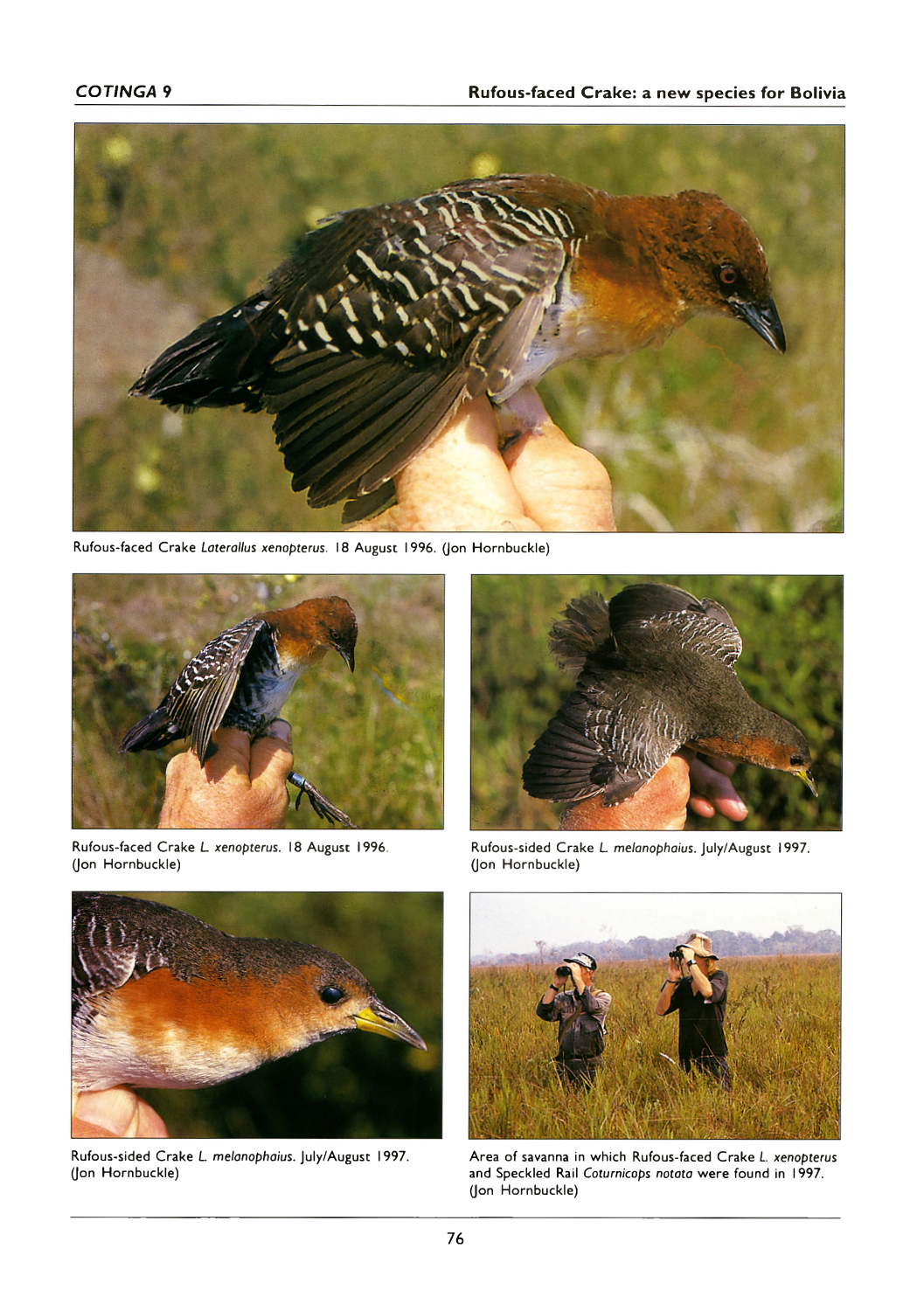# **Rufous-faced Crake** *Laterallus xenopterus:* **a new species for Bolivia, with notes on its identification, distribution, ecology and conservation**

Robin Brace, Jon Hornbuckle and Paul St Pierre

Se describen los primeros registros de *Laterallus xenopterus* para Bolivia, en base a un individuo capturado el 18 agosto 1996 y tres observaciones obtenidas durante agosto 1997, todas en la Estación Biológica del Beni (EBB) (dpto. Beni). Anteriormente a nuestras observaciones, la distribución conocida de esta especie, considerada amenazada<sup>7</sup>, se extendía por sólo unos pocos sitios en Paraguay y un área del Brasil. Las aves fueron localizadas en la sabana semi-inundada caracterizada por la vegetación contínua separada por angostos canales, los que claramente facilitan los desplazam ientos a nivel del suelo. Si bien el registro de 1996 m uestra que *L. xenopterus* puede vivir junto a L. melanophaius, nuestras observaciones en 1997 indican, concordando con informaciones anteriores, que *L. xenopterus* parece evitar áreas cubiertas por más que unos pocos centím etros de agua. Se resum en los detalles de identificación, enfatizando las diferencias con *L. melanophaius.*

De particular im portancia son (i) el notable barrado blanco y negro en las cobertoras alares, terciarias y escapulares; (ii) la extensión del color rufo de la cabeza sobre la nuca y la espalda, y (iii) el pico corto y relativamente profundo, en parte de color gris-turquesa. Dada la presencia de bastante hábitat aparentem ente apropiado para *L. xenopterus* en Beni, se esperan nuevos registros en Bolivia. Las amenazas actuales son mínimas, pero excesivas quemas en la temporada seca, ligadas a la ganadería, podrían bien im pedir la posible colonización. También se documenta, nuevamente en la EBB, el primer registro de *Coturnicops notata*, una especie de Datos Insuficientes7, para Bolivia: un individuo observado el 30 agosto 1997.

### **Introduction**

The Rufous-faced C rake *Laterallus xenopterus* is a poorly known and secretive rallid known from a small number of localities in Paraguay and one area in Brazil6–11,13,19 and is considered Vulnerable7. On 18 A ugust 1996 a single *L. xenopterus* was mistnetted in the southern part of Beni Biological Station (BBS) Man & Biosphere Reserve, dpto. Beni. This constitutes the first record for Bolivia and a considerable range extension. None was caught during concerted mist-netting at the same site in 1997, but the species was located  $c.2.5$  km away.

## **Field observations**

The 1996 individual was trapped (by JH) within a belt of *Cyperus giganticus* (with a maximum width of 20 m and height of 2 m) fringing the part of Laguna Normandia encompassed by the Estancia El Porvenir and where the BBS field station  $(14°52'S 66°19'W, c. 200 m as!)$  is located in savannabased habitat. The mist-net was set in partially flooded (standing water depth of c.5 cm) terrain with narrow 'walkways' between emergent stems, which our 1997 observations showed are used by Rufous-sided Crake *L. melanophaius*. This cyperacean fringe was punctuated by sedges and some scrub, and gave way to relatively open, seasonally inundated (during October–April) savanna dom inated by grasses (e.g. *Sorghastrum setosum* in wet ground and *Andropogon bicornis* in drier areas). Sustained mist-netting at this site in 1997 when the water was deeper  $(c.15-20 \text{ cm})$ -resulted in the trapping of three *L. melanophaius,* but failed to detect any *L. xenopterus.*

The 1997 records of *L. xenopterus* - one flushed on 10 August and two on 30 August (RCB, JH, PStP)-were in savanna 3 km north of the BBS headquarters. In contrast to some adjacent areas that had dried out completely, this area remained inundated (c.5 cm deep) due to the proximity of a watercourse (curiche). Passage through this area was difficult unless one followed narrow channels between the tussocks of grass at least 1 m high: species were *Rhynchospora globosa* and *Cyperus haspan* (Cyperaceae) throughout, and *Tibouchina octopetala* (Melastomataceae) in places. L. *melanophaius* was not seen in this area, but Ashthroated Crake *Porzana albicollis* and Speckled Rail *Coturnicops notata* were observed on 30 August. *P. albicollis* is distributed widely throughout the savanna, but largely restricted to the wetter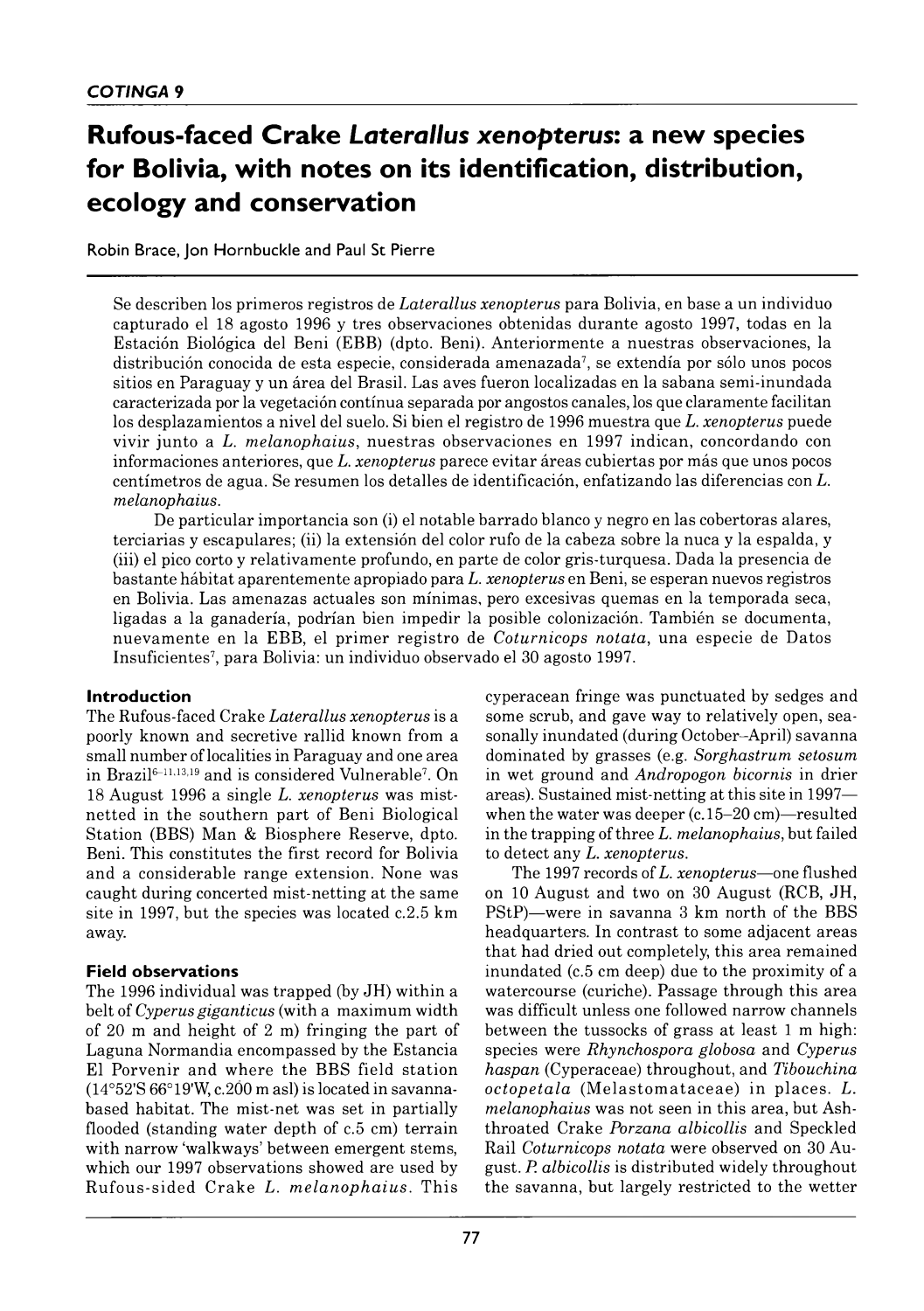parts; the data deficient Ocellated Crake *Micropygia schomburgkii* is also not uncommon in drier areas.

## **Identification**

A detailed description of *L. xenopterus* is provided by Storer<sup>19</sup>. Only those features important for distinguishing the species from other *Laterallus* spp., particularly *L. melanophaius,* are discussed here, as shown by the individual examined in the hand in 1996. These are: (i) especially bold and extensive black-and-white bars on the upperwingcoverts, tertials and scapulars (though often extensive, the w hite bars in *L. melanophaius* are always narrower and thus less prominent); (ii) head (to below the ear-coverts), nape and mantle entirely rufous, becoming buffy-rufous on the neck sides and upper breast (the extent and brightness of the rufous coloration in *L. melanophaius* varies, but it does not reach the nape or back, although it can extend conspicuously onto the upper breast in some individuals); (iii) black-and-white undertail-coverts, a description consistent with that given by Lowen et al.<sup>11</sup> (black centrally, but barred black-and-white laterally), but differing from that provided by Storer<sup>19</sup> (given simply as black) (rufous in  $L$ . *melanophaius*); (iv) bill short but deep (having a markedly arched culmen), both mandibles being black distally but turquoise-grey proximally (the bill of *L. melanophaius* is greyish with the lateral sides grading proximally to yellow, especially on the lower mandible [pers. obs.], though Myers  $\&$ Hansen<sup>13</sup> refer to a greenish lower mandible); (v) prominent crimson-red eye (reddish brown in L. *m elanophaius* [pers. obs.]); (vi) legs grey-pink, in accordance with Lowen et al.<sup>11</sup>, Myers & Hanson<sup>13</sup> (greyish or horn) and  $Storer^{19}$  (blue-grey) (in  $L$ . *melanophaius,* they are flesh-straw coloured [pers. obs.]).

The weight was 68.5 g, heavier than previously recorded (maximum 60  $g^{19,20}$ ); wing length (maximum flattened) was 89 mm. No vocalisations attributable to this species have been heard at BBS although the trilling calls of *L. melanophaius* were heard frequently at Laguna Normandia. J. Mazar Barnett *(in litt.* to Taylor & van Perlo<sup>20</sup>) described it as uttering a trill somewhat longer than those m ade by congeners, preceded by several whistles.

## **Habitat preferences**

Previous reports indicate that, in common with our observations, *L. xenopterus* typically frequents areas with dense tussock-like vegetation permeated by 'runs', in marshy grassland (wet campos), sometimes on the sides of shallow valleys which interrupt elevated cerrado<sup>11,13,19</sup>, but it is not adverse to entering palm groves $14$ , perhaps prompted by rising water-levels. In Paraguay, such habitats are also the haunt of Red-and-white Crake *L*. *leucopyrrhus* and, as at BBS, of *Porzana albicollis.* The latter would appear to have more catholic requirem ents, as it has also been recorded in more marshy terrain, which may border open water; in such situations, it may be accompanied by *L*. *melanophaius.* It appears that *L. xenopterus* has a narrower habitat range which does not include areas covered by water more than a few cm deep, but as our 1996 observation indicates, it and *L*. *melanophaius* may occur in close proximity to one another. The shorter tarsi and middle toes of *L*. *xenopterus*<sup>19</sup> may explain the above, but the functional significance of the more robust bill has not been clarified.

## **Distribution**

In Paraguay, *L. xenopterus* has been recorded from five departments in the centre and south of the country. The type was collected at Horqueta (Concepción) in 1933, singles were collected at Lima (San Pedro) and Pedro Juan Caballero (Amambay) on unknown dates, four specimens were obtained in the Curuguaty area (Canindeyú) between 1976– 79 (where it was heard in 1997: R. Clay *in litt),* one was mist-netted in Reserva Natural del Bosque Mbaracayú (Canindeyú) in 1995, with further records in 1997 (R. Clay *in litt.*, J. Mazar Barnett *in litt.*), and it was found near San Juan Nepomuceno (Caazapá) in 1997 (see $^{6-11,13,20}$  and R. Clay *in litt.*). In Brazil, it occurs in the Brasília area (Distrito Federal) where it is known from one specimen and a number of sightings between 1978–896,14,18. Our discovery of *L. xenopterus* in lowland Bolivia, geographically remote from other localities, strongly indicates, given the suitable habitat in intervening areas and elsewhere, that the species may be more w idespread and less local than suspected. There is abundant seasonal and hyperseasonal wet savanna (the Llanos de Mojos) in Beni<sup>16</sup>, and it is likely to be found elsewhere in the department and in adjacent Santa Cruz.

## **Current threats**

Threats from human encroachment or drainage (associated with plantations), prevalent at other sites with  $L.$  xenopterus<sup>7,11</sup>, do not pose a problem in Beni as human population density is low and agroforestry development minimal. However, during the dry season extensive areas of savanna on many large estancias in lowland Beni are burnt to prom ote growth for cattle grazing. These annual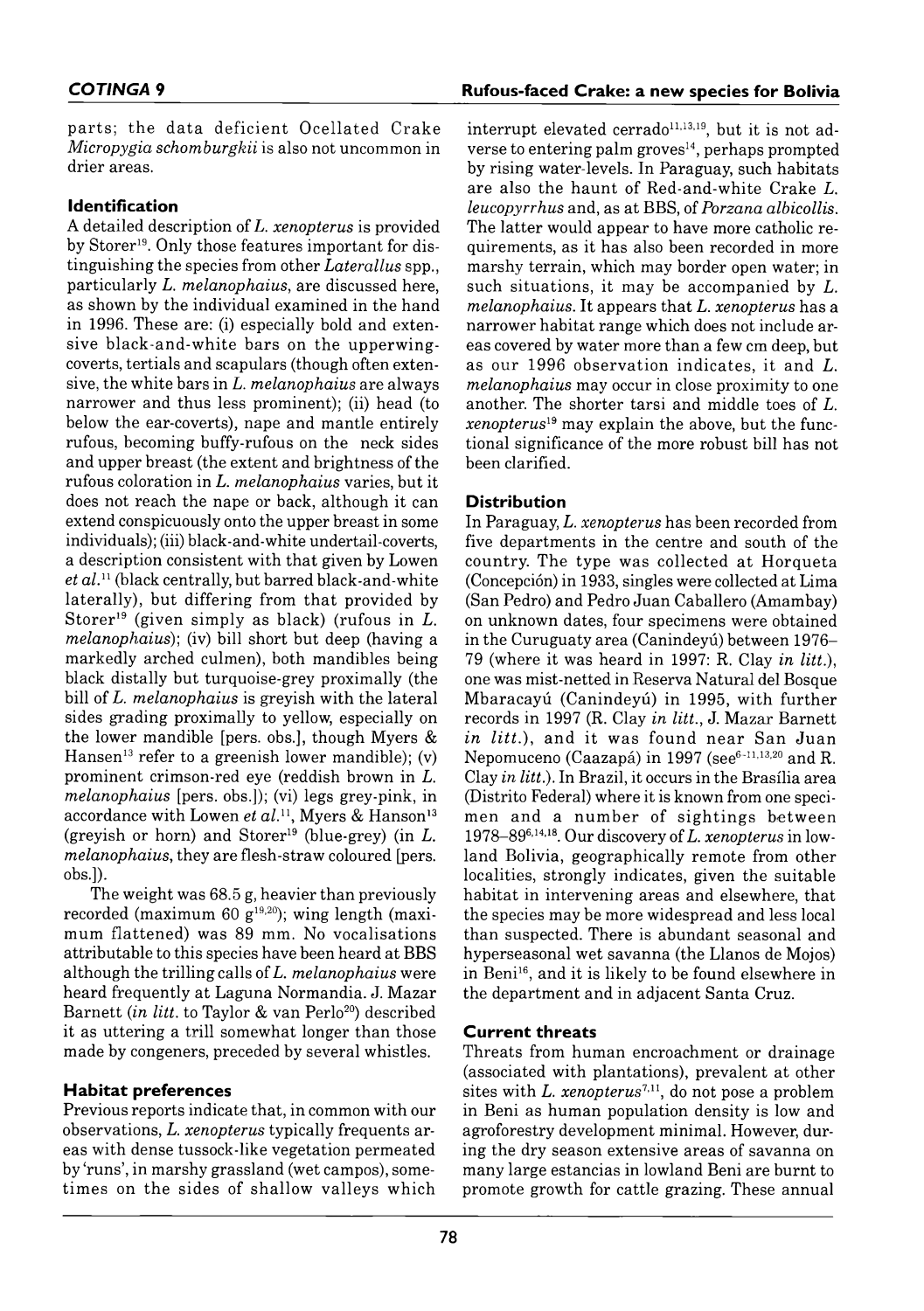fires may be influential, albeit perhaps more so for crake species preferring drier conditions (e.g. *M. schomburgkii*, see<sup>14</sup> and pers. obs.). Estancia El Porvenir occasionally suffers from large-scale in cursions of fires started deliberately in neighbouring properties. 'In-house' burns to aid provision for c. 200 head of cattle are controlled and thus limited in extent. Nevertheless, it is clear that the current mix of grazing, trampling and regular burning is having an adverse effect on the savanna environment as a whole, and many of the forest islands in particular<sup>4</sup>. Whether or not the threatened status currently assigned to *L. xenopterus*<sup>7</sup> is fully justified will become apparent once further population and distributional data are obtained.

An assessment of the local status of L. *xenopterus* at BBS is planned in July-August 1998. when we return to the area, with Earthcorps volunteers, to continue our study of the ecology of threatened and near-threatened savanna birds<sup>5</sup>.

Non-rallid species characteristic of the El Porvenir savanna include Sharp-tailed Tyrant *Culicivora caudacuta* (near-threatened), Sedge Wren *Cistothorus platensis*, Grassland Sparrow *A m m o d ra m u s h u m era lis*, B lack-m asked Finch *Coryphaspiza melanotis* (threatened), Wedge-tailed G rass-Finch *Em berizoides herbicola*, Blue-black Grassquit *Volatinia jacarina* and Dark-throated Seedeater *Sporophila ruficollis* (near-threatened). Crested Doradito *Pseudocolopteryx sclateri* was observed in both areas concerned3.

### **Speckled Crake observation and potential additions to the BBS list**

A second addition to the BBS list was made in 1997: *Coturnicops notata* (see Field observations), which is also a new species to Bolivia. It was flushed at c. 3 m range, affording an excellent view of the white secondaries. This species has an extensive distribution from Colombia to Argentina, but the relative paucity of records suggests that it is grossly under-recorded; consequently, it has been afforded Data Deficient status<sup>7</sup>. BBS is over 1,000 km from the closest known locality in central Paraguay<sup>9</sup> and more remote still from the only location—Taubaté, São Paulo, Brazil—where it has been reported with any regularity<sup>21</sup>.

With regard to other *Laterallus* species, Greybreasted Crake *L. exilis,* known in Bolivia from the departments of Beni (closest record to BBS 28 km west of the reserve), La Paz, Pando and Santa Cruz1,15,17, and Russet-crowned Crake *Anurolim nas viridis* (sometimes placed in *Laterallus* and re cently reported from Bolivia-north Beni and north-east Santa Cruz<sup>2,15</sup>—and Paraguay<sup>12</sup>), seem

#### **COTINGA** 9 **Rufous-faced Crake: a new species for Bolivia**

likely contenders for future addition to the BBS inventory. Additionally, *L. leucopyrrhus* is known from Paraguay, Argentina and Brazil, but has yet to be recorded in Bolivia. It seems likely however, that it will be detected in due course: there is undoubtedly much suitable habitat in Beni.

### **Acknowledgements**

We acknowledge the support of the Earthwatch Institute (Watertown, MA, USA) and Department of the Environment (UK) who sponsored our 'Forest Islands of Bolivia' research programme  $(1994-96)$ ; funding from the latter was in the form of a Darwin Initiative grant. Support from Earthwatch continued in 1997, when we ran the inaugural 'Bolivia's Savanna Birds' expedition. We thank especially Carmen Miranda of the Academia Nacional de Ciencias de Bolivia and Director of BBS for permission to undertake this work and continuing help and encouragement. There are, of course, many people on whom we were dependent for logistical support. Many have been listed in Brace et al.<sup>4</sup> and Brace & Hornbuckle<sup>3</sup>, but the following must be singled out: Roberto Urioste and Carlos Aguirre (Scientific and Assistant Scientific Coordinators, El Porvenir), Susan Davis and Tim Killeen (Museo de Historia Natural 'Noel Kempff Mercado', Santa Cruz) and Teresa and Celia Pérez (Trinidad). The enthusiastic endeavours of the teams of Earthcorps volunteers in 1996 and 1997, and the accompanying Bolivian students, in particular Grover Tamo (1997) who was responsible for plant identification, were integral to the success of our work. Finally, we wish to acknowledge Rob Clay and Barry Taylor for making informed comments on a draft of this paper and the latter for also granting access to the relevant species sections of his forthcoming guide<sup>20</sup>, and thank Juan Mazar Barnett and Rob Clay for permitting us to include reference to their recent observations of *L*. *xenopterus* in Paraguay.

#### **R e fe r e n c e s**

- 1. Arribas, M. A., Jammes, L. & Sagot, F. (1995) Lista de las aves de Bolivia. Santa Cruz, Bolivia: Asociación Armonía.
- 2. Bates, J. M., Parker, T. A., Capparella, A. P. & Davis, T. J. (1992) Observations on the campo, cerrado and forest avifaunas of eastern Dpto. Santa Cruz, Bolivia, including 21 species new to the country. *Bull. Brit. Orn. Club* 112: 86– 98.
- 3. Brace, R. C. & Hornbuckle, J. (1998) Distributional records of and identification notes on